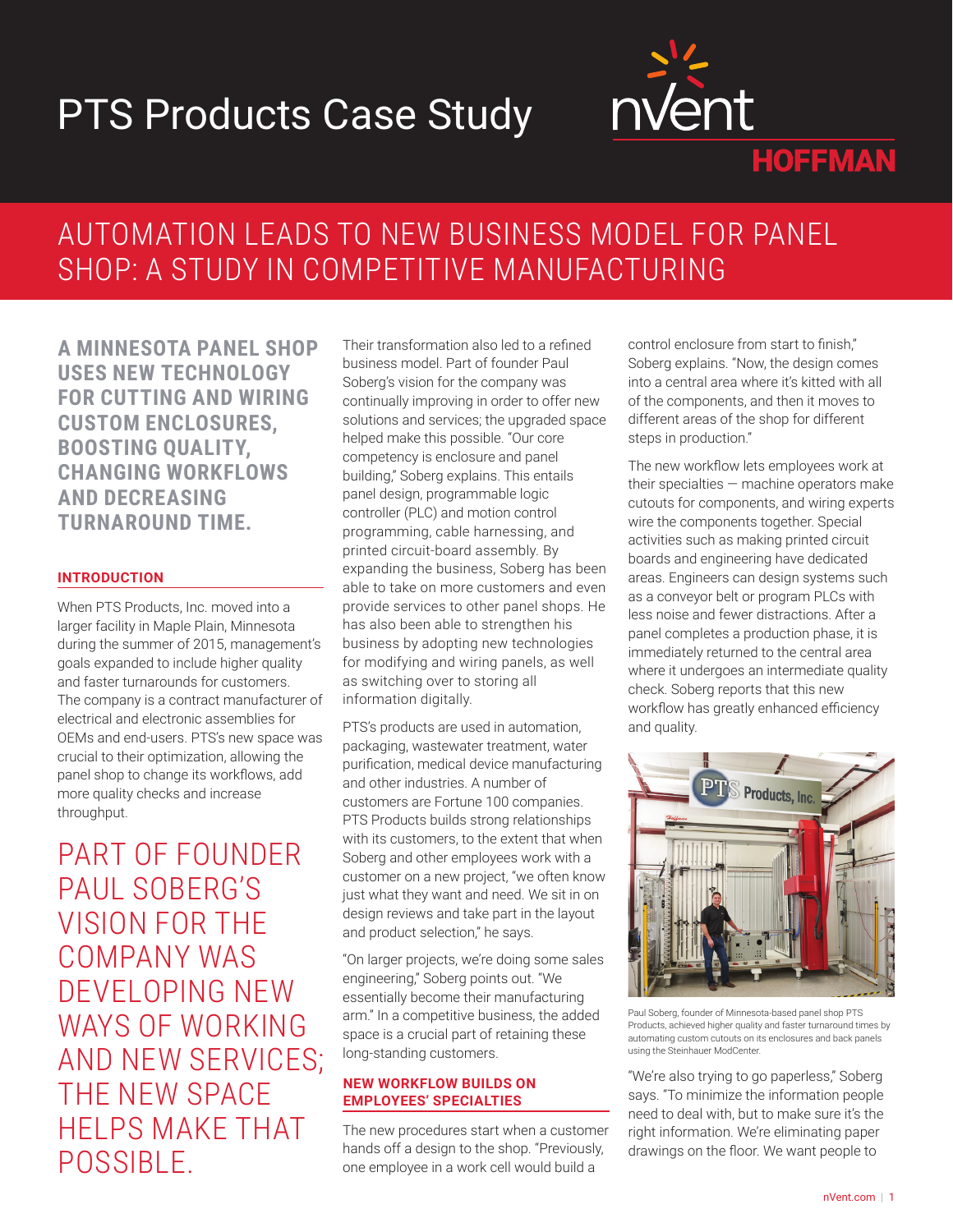pull up the design on their iPads, so if our engineering people change how a device is wired, that update is available immediately. The production manager doesn't have to look for the newest paper drawing. Paper slows down the process."

#### **JUST-IN-TIME DELIVERY**

All told, the changes allow PTS Products to half the time it takes to deliver a finished enclosure — from more than a week to three or four days. And that's crucial because customers want just-in-time turnaround. "Once the design is done, they want the panel almost immediately," Soberg says. "They don't have lead time built into their schedules to be able to wait, and the control panel design is usually one of the last things to be finalized."

Typically, the customer creates a design, usually using computer-aided design (CAD), and gives it to the panel shop in DWG or DXF format or as a pdf file. In the old way of working, if the file was still in DWG or DXF form, PTS Products would generate a pdf version. Then, using a printed copy of the pdf file and pencil or marker, an electrician would transfer the placements for large components such as motor drives, graphics terminals, and fans and small ones such as circuit breakers and switches to either the enclosure walls or the back panel, including marks for all holes and cutouts.

Once all the markings were copied onto the enclosure, the electrician would begin to drill and tap to make the holes and jig saw for the cutouts. The costs weren't just speed and precision. Noise wear and tear on employees were also big problems. "When you have one person drilling hundreds of holes — basically spending all day doing it — that person gets tired from the repetitive motion and you can have carpal tunnel problems," Soberg says. In addition, the rasping from the drill and saw reverberates within metal enclosures and out into the shop. "It sounds a lot like a horn going off. It's extremely annoying."

#### **AUTOMATED CUTTING AND DRILLING**

One of the largest influences into why PTS invested in a new facility was to

accommodate a new automated system for making custom cutouts for enclosures, the Steinhauer ModCenter. This product comes from Minnesota-based nVent HOFFMAN, a Rockwell Automation Encompass Product Partner. A CAD drawing is fed directly into this system, so there's no time dedicated to marking the placements on the enclosure or back panel by hand. The ModCenter automatically converts the CAD data to CNC form, and interprets the data to make the holes and cutouts.

Enclosures ranging from 30 to 40-inches high can require 200-300 holes to be drilled in the back panel along with multiple larger cutouts on the sides, so all the cutting and drilling could take three to four hours. "Now we can do it in 30 minutes or less. And the holes and cutouts are accurate to within a few thousandths of an inch compared to the hundredths we could do previously."

This agility improvement allowed the shop to satisfy one customer in particular that needed an extremely quick turnaround time. This was a request that PTS would be unable to process prior, but continuous improvement and the ModCenter made this project a possibility.

"We got the order on a Monday and finished the three panels on Thursday. Previously this job would have taken two to three weeks by the time we got all the design work, cutting and wiring done," Soberg says. This was not a typical order, since PTS Products created the CAD drawing with the electrical schematics and placement of components on the panel rather than the customer providing it.

"We assigned four employees to the project and multitasked," he explains. "We designed the schematic, the layout of components on the panel, and the holes and cutouts for the ModCenter machine all in parallel." The group also did the cutting and wiring in parallel. The fast turnaround includes the 15-20 hours devoted to creating the design and schematics, and another 3-4 hours to do the layout. Actual construction, including cutting and drilling, affixing the components, wiring, and finishing took only

about 8 hours per panel. Because the customer wanted 80 panels total, the shop's rapid response capability translated clearly into dollars.

Holes and cutouts done on the ModCenter are more professional looking, Soberg adds. "They all have a neat and clean finish. We also have less scrap because there's less opportunity for error." The new system is easier on employees, too: the machine uses end mills rather than saws to make cutouts, which are inherently quieter. "You can have a conversation next to the machine while it's running."

In addition, he says, "the machine helps people do what they're best at: Machinists can machine, and wiremen can wire. Talent is a limited resource." Often, as in the example of the food industry customer, PTS Products makes duplicates of enclosures. It now can turn out exact copies in even less time than needed for the original, because the Steinhauer ModCenter saves the program.

#### **BREAKING WITH TRADITION**

Modifying enclosures in-house is typically very time-consuming for panel shops according to Rick Maday, global marketing manager at HOFFMAN-Steinhauer. The ModCenter machine speeds up the process by allowing shops to make better use of existing CAD files to automate the creation of holes and cutouts. To populate a back panel the traditional way a worker would place the components on the panel, mark their drill holes, remove the components, drill and tap the holes and replace the components for final mounting. This can take eight hours or more.

The idea made immediate sense to Soberg when he saw the Steinhauer ModCenter demonstrated at HOFFMAN headquarters. He had been thinking about the benefits of such a capability. PTS Products received its machine in December, and after less than a week had it in production.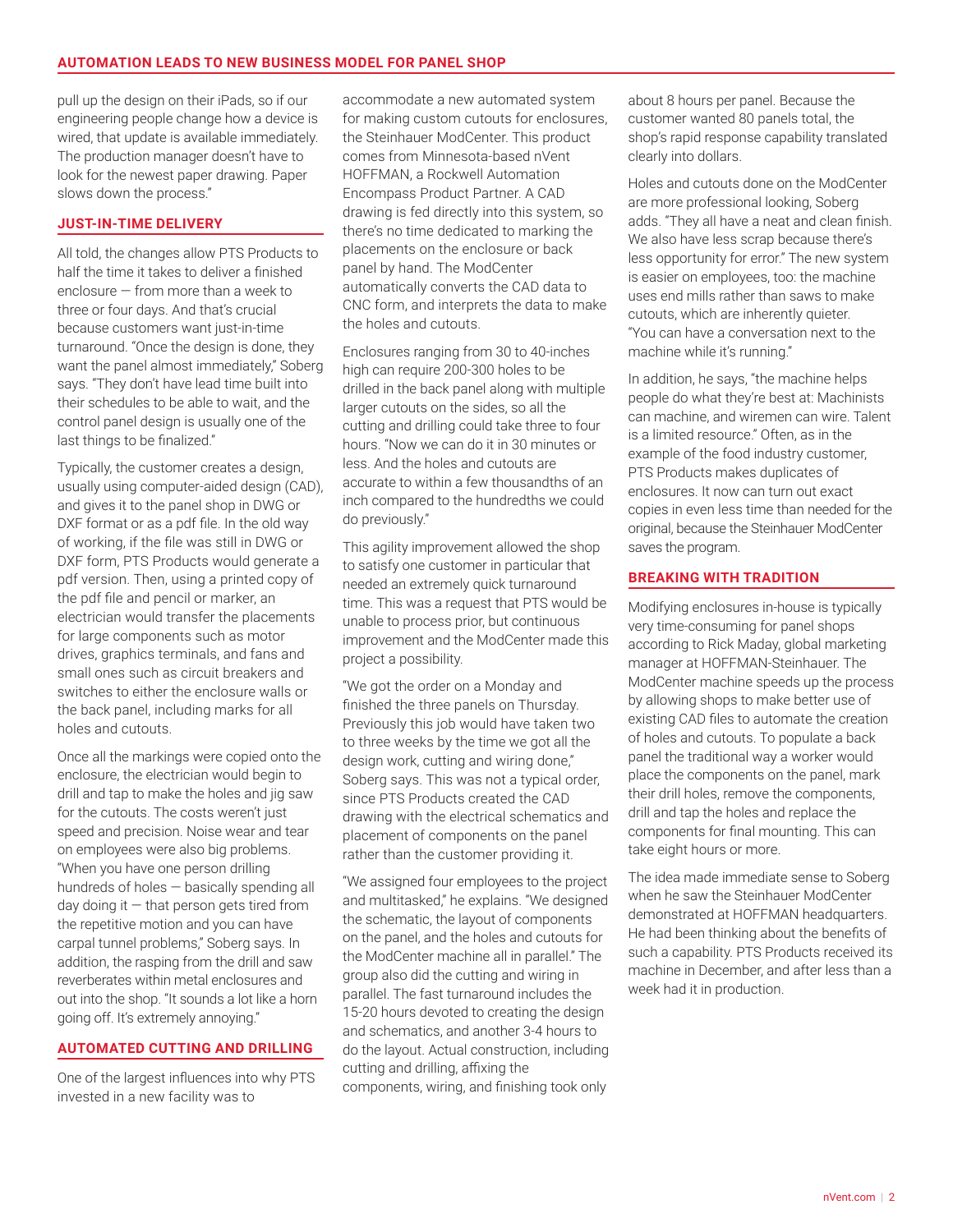# ALL TOLD, THE CHANGES ALLOW PTS PRODUCTS TO HALF THE TIME IT TAKES TO DELIVER A FINISHED ENCLOSURE

"We need to make modifications in-house," he says. "Almost every enclosure we build requires some modification, and it can take a lot of time. Reducing the turnaround time has been huge. Making the holes and cutouts automatically has increased our overall productivity by 30-40%."

HOFFMAN-Steinhauer is now building an extensive library of Rockwell Automation and Allen-Bradley parts so ModCenter systems will need only the part number to automatically create holes and cutouts. The list will encompass PanelView graphics terminals, integrated display computers, PowerFlex drives, motor control contactors and starters, transformers, circuit breakers, switches, and other devices.

#### **DESIGNED-IN LIBRARY OF ROCKWELL AUTOMATION PARTS**

This is important to PTS Products, since most of the components it places on panels and enclosures are Allen-Bradley and Rockwell Automation products, Soberg says. "I cut my teeth on Rockwell Automation parts so using them and recommending them to customers is a no-brainer. He believes the quality is especially important in components "that have some smarts, like PLCs and motor drives. And most of our customers specify Rockwell Automation parts."

The library will save the shop a lot of time, he adds. The machine will pull up the catalog number and the CAD file will slot the specs right in. "It'll specify that a certain part needs four holes and their size and spacing. We don't have to reinvent the wheel." Without the library, a technician had to find a manual in the shop or data sheet on the Internet or look at the component

itself and measure it. "A brute force method," Soberg commented.

The next innovation will be automating wiring more than the shop has already, he says. "Currently we precut a lot of wires, and we'll do more of that as well as crimping and possibly labeling them too. Again, that will save a good deal of time, and it's another task we might perform for other panel shops."

The shop already cuts wires in batches of 25 or 30 for a given panel and puts them in labeled bags for the wiring expert to use. A wire-cutting machine unwinds the wire, cuts it to length, and strips it  $-$  up to 30 or 40 wires per minute.

"When the diagram says to use an 'A' wire from relay #1 to terminal #4, the wireman just grabs a wire from the 'A' bag. He doesn't need to know what the circuit does. When he finishes installing all of the 'A' wires, he goes on to the 'B' bag and makes those connections. It's so much more efficient and faster than having the wireman measure and cut each wire individually." He estimates the time savings at 50%.

In the future, Soberg plans to replace the aging wire-cutting machines he has with newer models that also crimp ferrules.

THE NEW WORKFLOW LETS EMPLOYEES WORK AT THEIR SPECIALTIES — MACHINE **OPERATORS** MAKING CUTOUTS FOR COMPONENTS, AND WIRING EXPERTS WIRING THE COMPONENTS TOGETHER.

The IEC requires crimping as it gives additional girth to the wire ends, which is valuable with smaller gauge wires. He's seen videos of machines that go one step further and connect up the wires automatically and he's interested in that next step.

#### **INNOVATION IS PART OF THE CULTURE**

Innovation is a key differentiator that Soberg believes that PTS Products offers its customers. But he talks about culture as well. "We develop relationships with our customers. We give them consistently high quality service and fair pricing. We understand industries so we can easily identify what a customer needs."

When he started the company 12 years ago, he wanted the challenge of developing new systems and workflows. He also wanted to develop people within the company and to make it a great place to work. "I want us to treat people well, so they like being here. I want them to feel challenged and rewarded. And I want customers, vendors, and employees all to feel well treated. All three are equally important." The innovations PTS Products has instituted have certainly played a role in that part of his vision.

#### **NEED FOR SPEED**

PTS Products is a typical customer for Steinhauer ModCenter machines, Maday says. "It's a medium-size shop that does upwards of 50 enclosures per week. Feedback from current ModCenter owners shows that if a shop processes 12 enclosures a month, it can save 75% on the costs of modifying them."

"Panel shops have very few ways to cut costs," Maday points out. "Traditionally, the highest paid people, the electricians, are doing cutouts. That's a highly skilled person doing work that's essential to panel building, but not their true value-add."

Soberg adds that, "Making holes and cutouts were the bottleneck of the whole shop." The ModCenter machine "changes the workflow."

Drilling holes and making cutouts by hand is hard on tooling, Maday explains. "Depending on the enclosure material,